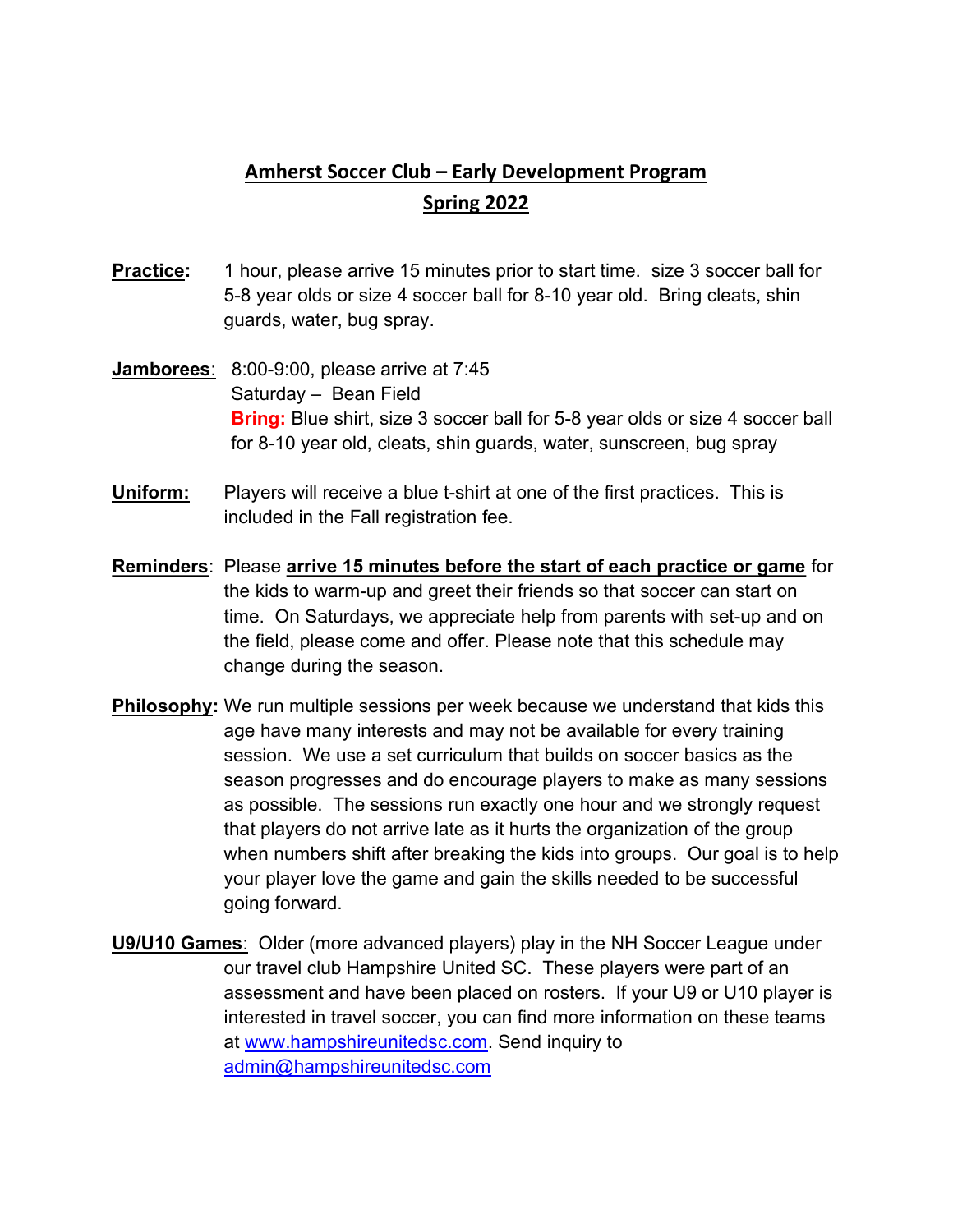## APRIL 2022

| Monday                                                                                                       | Tuesday | Wednesday                                                         | Thursday       | Friday                                                                        | Saturday                                                                     | Sunday         |
|--------------------------------------------------------------------------------------------------------------|---------|-------------------------------------------------------------------|----------------|-------------------------------------------------------------------------------|------------------------------------------------------------------------------|----------------|
|                                                                                                              |         |                                                                   |                | $\mathbf{1}$                                                                  | $\overline{2}$                                                               | $\overline{3}$ |
| 4                                                                                                            | 5       | $\boldsymbol{6}$                                                  | $\overline{7}$ | 8                                                                             | 9                                                                            | 10             |
| 11                                                                                                           | 12      | 13                                                                | 14             | 15                                                                            | 16                                                                           | 17             |
| 18<br><b>Practice</b><br><b>Bean Field</b><br>(5:15)<br>5:30-6:30                                            | 19      | 20<br><b>Practice</b><br><b>Bean Field</b><br>(5:15)<br>5:30-6:30 | 21             | 22<br><b>Practice</b><br><b>Bean Field</b><br>(5:15)<br>5:30-6:30             | 23<br><b>No</b><br><b>Jamboree</b>                                           | 24             |
| 25<br><b>Practice</b><br><b>Bean Field</b><br>(5:15)<br>5:30-6:30<br><b>Parent</b><br><b>Meeting</b><br>5:30 | 26      | 27<br><b>Practice</b><br><b>Bean Field</b><br>(5:15)<br>5:30-6:30 | 28             | $\overline{2}$<br><b>Practice</b><br><b>Bean Field</b><br>(5:15)<br>5:30-6:30 | 30<br><b>First</b><br>Jamboree @<br><b>Bean Field</b><br>(7:45)<br>8:00-9:00 |                |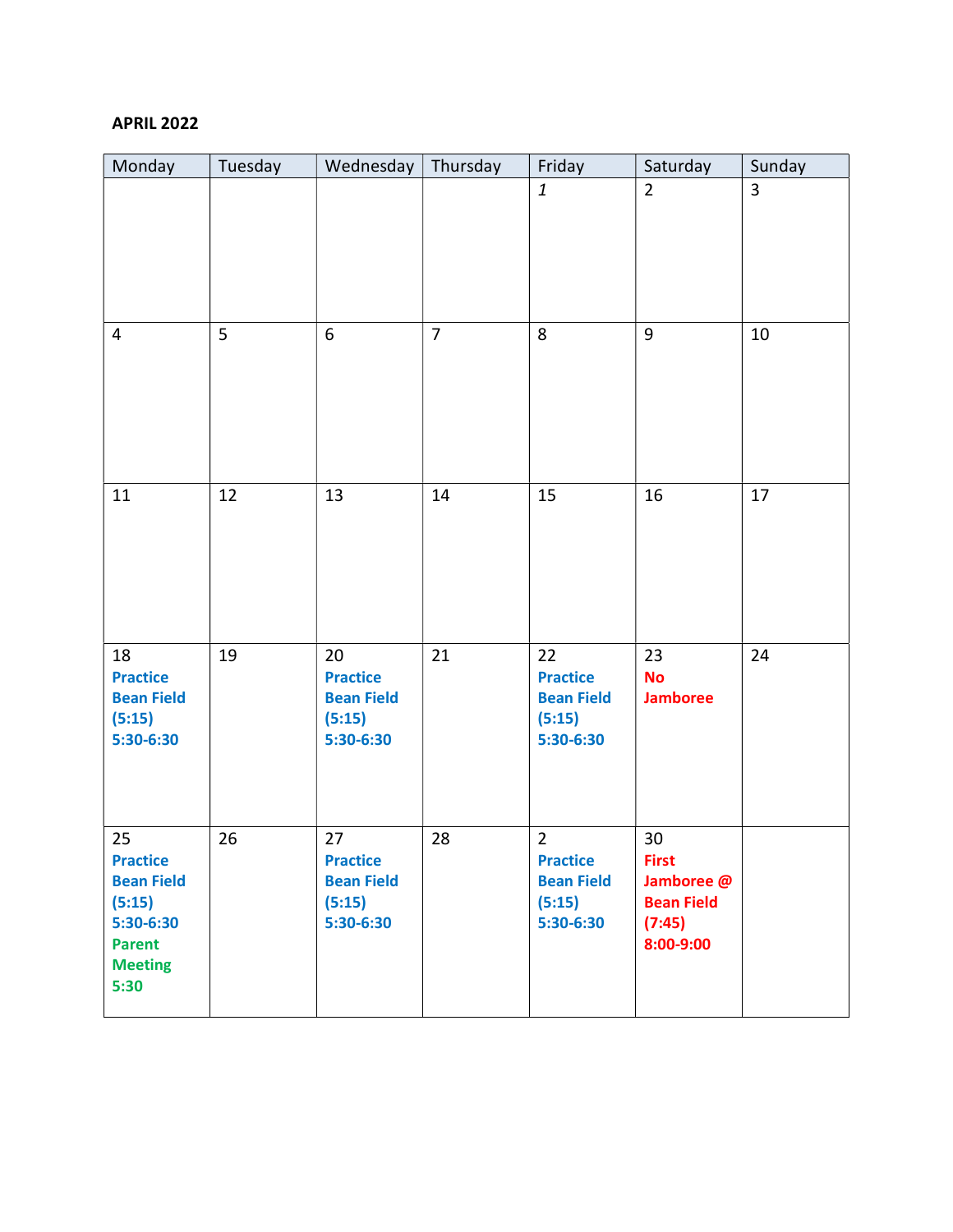## MAY 2022

| Monday                                                                        | Tuesday | Wednesday                                                                     | Thursday | Friday                                                                  | Saturday                                                                 | Sunday              |
|-------------------------------------------------------------------------------|---------|-------------------------------------------------------------------------------|----------|-------------------------------------------------------------------------|--------------------------------------------------------------------------|---------------------|
|                                                                               |         |                                                                               |          |                                                                         |                                                                          | $\mathbf{1}$        |
| $\overline{2}$<br><b>Practice</b><br><b>Bean Field</b><br>(5:15)<br>5:30-6:30 | 3       | $\overline{4}$<br><b>Practice</b><br><b>Bean Field</b><br>(5:15)<br>5:30-6:30 | 5        | 6<br><b>Practice</b><br><b>Bean Field</b><br>(5:15)<br>5:30-6:30        | $\overline{7}$<br>Jamboree @<br><b>Bean Field</b><br>(7:45)<br>8:00-9:00 | 8<br>Mothers<br>Day |
| 9<br><b>Practice</b><br><b>Bean Field</b><br>(5:15)<br>5:30-6:30              | 10      | 11<br><b>Practice</b><br><b>Bean Field</b><br>(5:15)<br>5:30-6:30             | 12       | 13<br><b>Practice</b><br><b>Bean Field</b><br>(5:15)<br>5:30-6:30       | 14<br>Jamboree @<br><b>Bean Field</b><br>(7:45)<br>8:00-9:00             | 15                  |
| 16<br><b>Practice</b><br><b>Bean Field</b><br>(5:15)<br>5:30-6:30             | 17      | 18<br><b>Practice</b><br><b>Bean Field</b><br>(5:15)<br>5:30-6:30             | 19       | 20<br><b>Practice</b><br><b>Bean Field</b><br>(5:15)<br>5:30-6:30       | 21<br>Jamboree @<br><b>Bean Field</b><br>(7:45)<br>8:00-9:00             | 22                  |
| 23<br><b>Practice</b><br><b>Bean Field</b><br>(5:15)<br>5:30-6:30             | 24      | 25<br><b>Practice</b><br><b>Bean Field</b><br>(5:15)<br>5:30-6:30             | 26       | 27<br><b>No</b><br><b>Practice</b><br><b>Memorial</b><br>Day<br>Weekend | 28<br><b>No</b><br><b>Jamboree</b><br><b>Memorial</b><br>Day<br>Weekend  | 29                  |
| 30<br><b>No Practice</b><br><b>Memorial</b><br>Day<br>Weekend                 | 31      |                                                                               |          |                                                                         |                                                                          |                     |